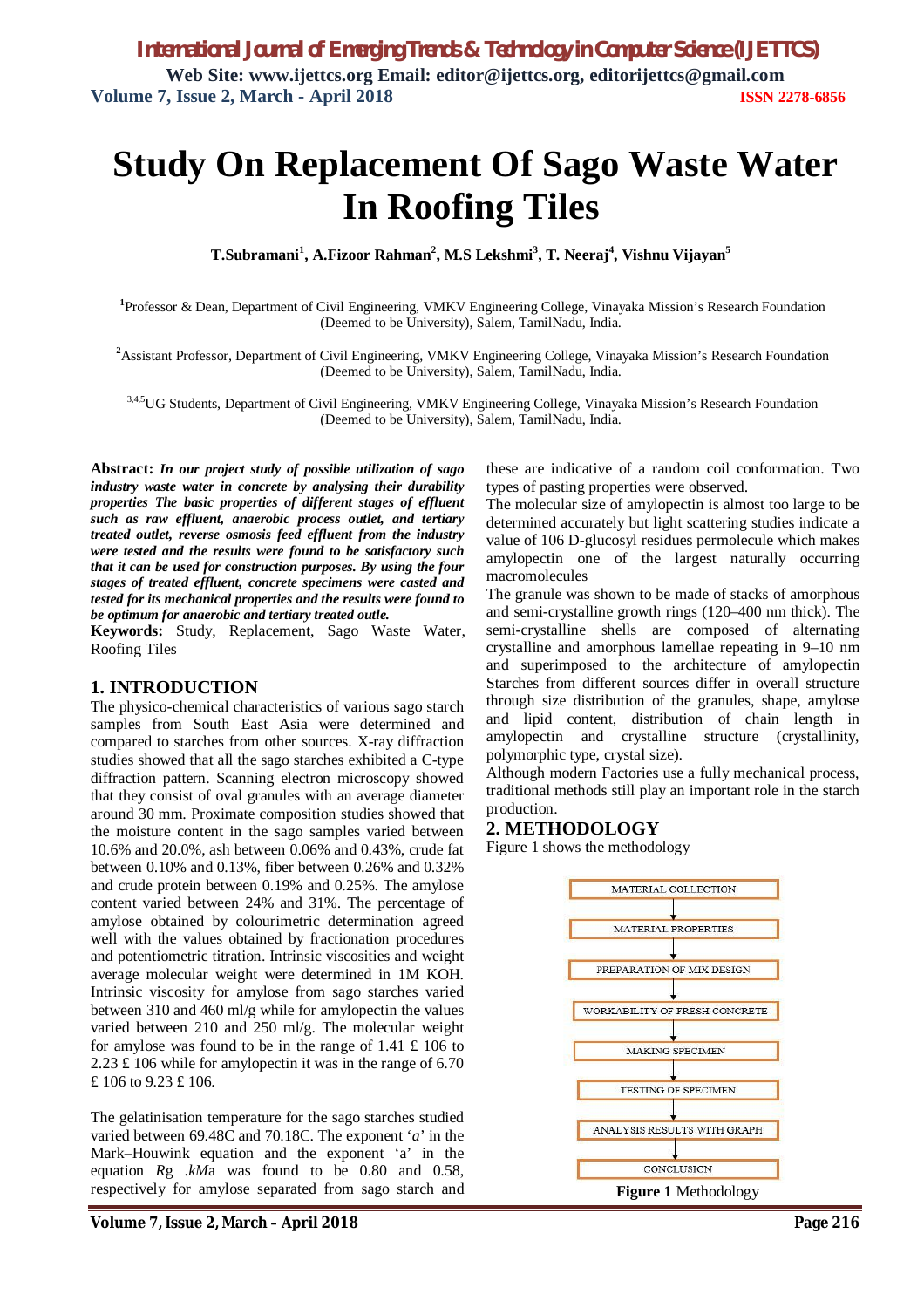# **3. MATERIALS COLLECTION**

### **3.1 Cement**

A cement is a binder, a substance used for construction that sets, hardens and adheres to other materials, binding them together. Cement is seldom used on its own, but rather to bind sand and gravel (aggregate) together. Cement is used with fine aggregate to produce mortar for masonry, or with sand and gravel aggregates to produce concrete. Cements used in construction are usually inorganic, often lime or calcium silicate based, and can be characterized as being either hydraulic or non-hydraulic, depending upon the ability of the cement to set in the presence of water (see hydraulic and non-hydraulic lime plaster).Non-hydraulic cement will not set in wet conditions or underwater; rather, it sets as it dries and reacts with carbon dioxide in the air. It is resistant to attack by chemicals after setting.

### **3.2 Coarse Aggregate**

Aggregates are inert granular materials such as sand, gravel, or crushed stone that, along with water and Portland cement, are an essential ingredient in concrete. For a good concrete mix, aggregates need to be clean, hard, strong particles free of absorbed chemicals or coatings of clay and other fine materials that could cause the deterioration of concrete.

Aggregates, which account for 60 to 75 percent of the total volume of concrete, are divided into two distinct categories fine and coarse. Fine aggregates generally consist of natural sand or crushed stone with most particles passing through a 3/8-inch sieve. Coarse aggregates are any particles greater than 0.19 inch, but generally range between 3/8 and 1.5 inches in diameter. Gravels constitute the majority of coarse aggregate used in concrete with crushed stone making up most of the remainder.

### **3.2.1 Composition**

Aggregates consisting of materials that can react with alkalies in cement and cause excessive expansion, cracking and deterioration of concrete mix should never be used. Therefore it is required to test aggregates to know whether there is presence of any such constituents in aggregate or not.

### **3.2.2 Size**

The maximum size of a well-graded coarse aggregate of a given mineralogy can have two opposing effects on the strength of normal concrete. Therefore, the result of these two opposing effects when large aggregates are used is only slight. To obtain high strength concrete, coarse aggregate size is usually held to a maximum size of 19 mm, but additional cement is required for the additional surface area. The fine aggregate can generally contain less material passing 300 um and 150 um sieve because of the higher cement content. Proportionally, the amount of fine aggregate should also be somewhat less than that used for normal strength concrete.

Shape refers to geometrical characteristics such as round, angular, elongated, flaky, etc. Aggregate particles that are cubicle or spherical in shape and correct mineral composition are ideal for maximizing concrete strength. The use of flat and elongated aggregate particles should be avoided or at least limited to a minimum of 15 percent.

### **3.3 Fine Aggregate**

Fine aggregates generally consist of natural sand or crushed stone with most particles passing through a 9.5mm sieve. As with coarse aggregates these can be from Primary, Secondary or Recycled sources.

- Grading.
- Durability.
- Particle shape and surface texture.
- Abrasion and skid resistance.
- Unit weights and voids.
- Absorption and surface moisture.

### **3.4 Fly Ash**

Fly Ash is a by-product of the combustion of pulverized coal in electric power generation plants. When the pulverized coal is ignited in the combustion chamber, the carbon and volatile materials are burned off. However, some of the mineral impurities of clay, shale, feldspars, etc., are fused in suspension and carried out of the combustion chamber in the exhaust gases. As the exhaust gases cool, the fused materials solidify into spherical glassy particles called Fly Ash. Due to the fusion-in-suspension these Fly Ash particles are mostly minute solid spheres and hollow ecospheres with some particles even being plerospheres, which are spheres containing smaller spheres.

### **3.4.1 Advantages of Fly Ash**

Fly Ash is a pozzolan. A pozzolan is a siliceous or alumino siliceous material that, in finely divided form and in the presence of moisture, chemically reacts with the calcium hydroxide released by the hydration of Portland cement to form additional calcium silicate hydrate and other cementitious compounds. The hydration reactions are similar to the reactions occurring during the hydration of Portland cement. Thus, concrete containing Fly Ash pozzolan becomes denser, stronger and generally more durable long term as compared to straight Portland cement concrete mixtures. Fly Ash improves concrete workability and lowers water demand. Fly Ash particles are mostly spherical tiny glass beads. Ground materials such as Portland cement are solid angular particles. Fly Ash particles provide a greater workability of the powder portion of the concrete mixture which results in greater workability of the concrete and a lowering of water requirement for the same concrete consistency.

## **4. MATERIALS AND METHODS**

### **4.1 Scanning Electron Microscopy**

#### **3.2.3shape**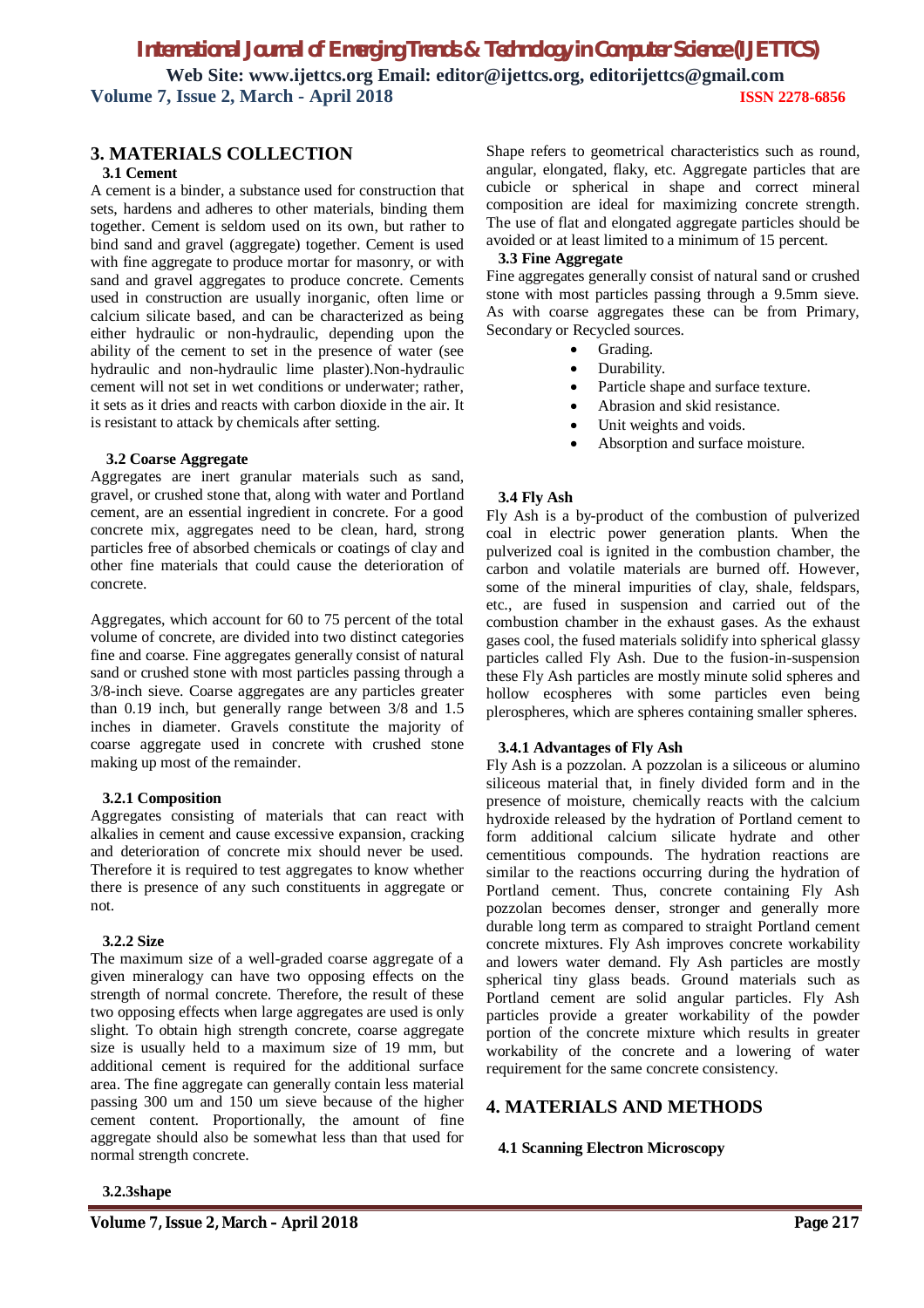Scanning Electron Micrographs (SEM) were obtained ona Deben Genie SEM using powdered starch suspended in 1 : 1 glycerol/water mixtures.

### **4.2 X-Ray Diffraction**

Samples (5–20 mg) were sealed between two aluminum foils to prevent any significant change in water content during the measurement. Diffraction diagrams were recorded using Inel X-ray equipment operating at 40 kVand 30 mA. CuKa1 radiation (l. 0.15405 nm) was selected using a quartz monochromatic. A curved position sensitive detecter (Inel CPS120) was used to monitor the diffracted intensities using 2 h exposure periods. Recrystallised amylose and extruded potato starch were used for A, B and amorphous standards respectively. The measurements were made twice for each starch sample.

#### **4.3 Proximate Analysis**

Standard AACC methods (American Association of Cereal Chemists, 1995) were used for the measurement of moisture, ash, fiber and nitrogen. Protein was determined from estimates of total nitrogen using a conversion factor of6.25. Non starch lipids were extracted with petroleum ether (b.p. 408C–608C) for 12 h in a Soxhlet extractor and the solution dried to a constant weight. pH values were determined electrometrically on a suspension of 10 g dry solids in 50 ml of distilled water.

### **4.4 Determination of Amylose**

Amylose in the starch samples was determined by spectrophotometric measurement was carried out at 630 nm instead of 620 nm because the absorbance value was maximum at this wavelength. Standard amylose and amylopectin were purchased from Fluka Chemicals. Solutions of different concentrations were prepared from pure amylose and amylopectin. The amylose content in the starch samples was determined from the standard amylose graph prepared and amylopectin was obtained by difference.

### **4.5 Intrinsic Viscosity**

Amylose and amylopectin samples were dissolved in KOH. All measurements were carried out at 258C. Solutions with concentration of 0.1%–0.4% were prepared, filtered through a 3.0 mm Millipore filter into clean containers and the viscosity determined using a Canon-Ubbelohde semimicro dilution viscometer size 75. Table 1 shows the characteristics of SAGO waste water.

| <b>S. No.</b>        | Characteristics of concern    | <b>Standard Level</b> |
|----------------------|-------------------------------|-----------------------|
| τ                    | p35                           | $33 - 90$             |
| $\overline{z}$       | Total Described Solids (TDS)  | 2100 mg L             |
| $\lambda$            | Total Suspensed Solids (TSS)  | 100 mg L              |
| $\overline{1}$       | Baskopeal Onygon Demand (BOD) | $100$ me $L$          |
| -3.1                 | Chemical Onygen Demand (COD)  | 250 aug L             |
| Ŧ                    | Dissult and Oxygens (DO)      | 44 mgL                |
| Ŧ                    | Châncides                     | 1000 mg L             |
| г                    | <b>Subplusters</b>            | 1000 mg L             |
| $\overline{\bullet}$ | Calcinati                     | 75 mgL                |

Figure 2 shows SEM for SAGO starches



**Figure 2** SEM for SAGO starches

#### **4.6 Light Scattering**

Amylose and amylopectin samples were prepared in 1 MKOH. The concentration range of the samples depended onthe molecular weight. The initial samples and solvents were filtered through 3.0 mm Millipore filters into clean Burchard cells. All measurements were performed at 258C. All the samples were filtered directly into the measuring cell atleast 3 times using a 0.45 mm Millipore filter. The measuring cell was washed thoroughly with double distilled water and finally with an excess amount of freshly distilled acetone and then dried. During filtration, about 1 ml of the samples were discarded in order to avoid any dust particles from the filter being introduced into the measuring cell and then few mls of the samples were filtered into the cell and the cell was closed using a clean stopper. The cell was then kept in the holder and the laser aligned carefully. The angular dependence of scattering was determined at 108 intervals between 308 and 1508. The actual concentration for all the samples was determined using the phenol– sulphuric acid assay (Dubois et al., 1956). The weight average molecular weights, *M*w were determined from Zimm plots.

### **4.7 Differential Scanning Calorimetry**

Differential scanning calorimetry (DSC) was performed using a micro DSC. Starch samples at 5% on a dry weight basis were prepared and the pH of the suspension adjusted to 5.5 by adding dilute HCl or dilute NaOH. An aliquot of the samples (about 0.95 g) was added into the test cell, the top sealed and the weight recorded. An equal mass of water was added into the reference cell. The cells were heated from 108C to 958C at the rate of0.58C/min.

#### **4.8 Gel Strengths**

Starch samples, 6% based on a dry weight basis were prepared by adding the appropriate amount of starch powder to distilled water with constant stirring (400 rpm) and the pH adjusted to 5.5 with dilute HCl or dilute NaOH as appropriate. The samples (200 ml) were immersed in a boiling circulating water bath for 30 min and were stirred at a constant rate of 400 rpm using a mechanical stirring rod. The beaker was reweighed and the volume corrected forany evaporation loss on heating using hot distilled water. The samples were transferred to a storage jar (30 ml) cooled at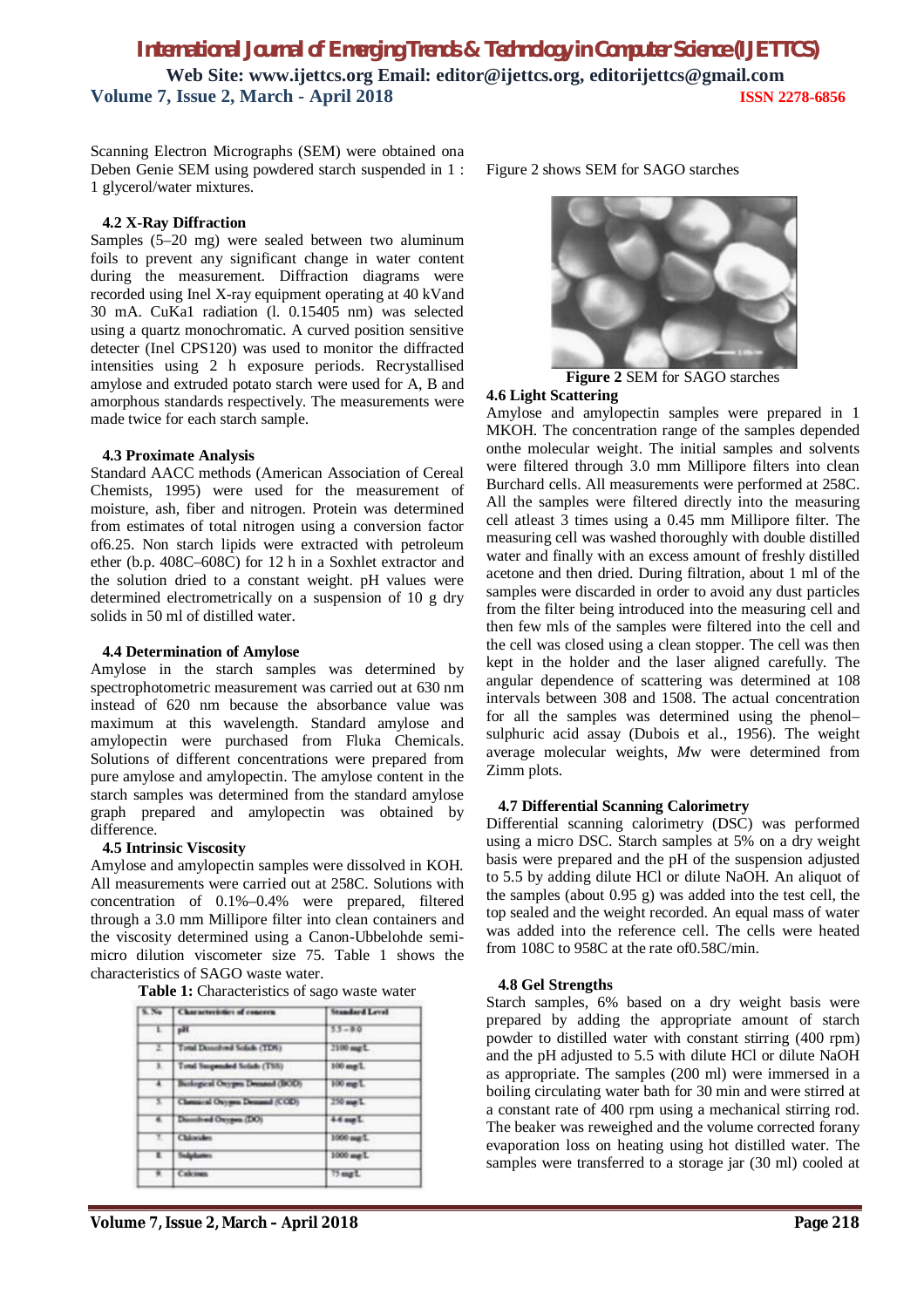258C and stored at that temperature in a circulating water bath before the gel strengths were measured.

### **5. MIX DESIGN**

### **5.1 Design Stipulations for M20 Grade of Concrete**

Grade Designation M-20 Type of cement O.P.C-53grade<br>Fine Aggregate Zone-I Fine Aggregate Sp. Gravity Cement 3.12 Sp. Gravity Fine Aggregate 2.4 Sp. Gravity Coarse Aggregate 2.75

Table 2 shows the mix proportion

**Table 2: Mix Proportion**

| <b>Cement</b> | FA         | CA         | Waste Water               |
|---------------|------------|------------|---------------------------|
| $(kg)/m^3$    | $(kg)/m^3$ | $(kg)/m^3$ | $(liter)$ /m <sup>3</sup> |
| 383.16        | 583.076    | 1162.31    | 191.58                    |

### **6. TEST PROCEDURE**

### **6.1 Flexural Strength Test**

During the testing, the beam specimens of size 7000mmx150mmx150mm were used. Specimens were dried in open air after 7 days of curing and subjected to flexural strength test under flexural testing assembly. Apply the load at a rate that constantly increases the maximum stress until rupture occurs. The fracture indicates in the tension surface within the middle third of span length. The flexural strength was obtained using the formula (R).

Figure 3 shows the flexural strength test of this study



**Figure 3** Flexural strength test

### **6.2 Water Absorption Test**

One of the most important properties of a good quality concrete is low permeability, especially one resistant to freezing and thawing. A concrete with low permeability resists ingress of water and is not as susceptible to freezing and thawing. Water enter spores in the cement paste and even in the aggregate. The permeability of concrete is a measure of the rate at which liquid pass through it. The permeability of concrete depends upon its pore network, which arises from the excess water used during mixing and

during initial hardening process. The overall porosity includes closed or logged pores in addition to a network of inter connected pores. Pore size ranges from a few angstroms to about 100  $A^0$  for the so called 'gel pores', from 100 to 100000  $A^0$  in 'capillary pores' and a few millimeter in 'air or large pores'. Inter connected pores endow the concrete permeability.

All the hydrated cement products are subjected to attack by sulphates, chlorides, and acids and less by water. This is because of low equilibrium solubility of the hydrated components and low mass transfer of well cured concrete. It is a usual practice to assess the water permeability characteristics when assessing the durability characteristics. Permeability can be measured by conducting standard test methods.

### **6.3 Permeability Test**

- A concrete permeameter apparatus consisting of the following basic components.
- A permeameter cell which can maintain a seal over the circumference of a saturated cylindrical concrete specimen and which is capable of operating effectively under pressures of up to 1000kPa.
- A means of supplying de-aired water to the top surface of the concrete specimen contained within the permeameter cell at a constant pressure head of up to 1000kPa.
- A pressure gauge to measure input pressure and a thermometer to measure ambient temperature.
- Data acquisition equipment to record, at suitable intervals of time, the pressure, volumetric flow of water into and out of the concrete specimen and the ambient temperature.

### **6.4 Fire Resistant Test**

A specimen which is used for construction should not flammable in open flame, so this test was carried out for the bricks. This test was carried out only for fibrous concrete bricks not for adobe specimen. Because adobe specimen was already heated in kiln at high temperature so, it won't burn.

The following are the steps involved in this test.

- First, the specimen was wiped with cloths and all the foreign matters were removed.
- Then the flammable sticks were fired. After that, the specimens were held on the flame for five minutes.
- After five minutes fixing was stopped and the specimens were observed.

Figure 4 shows the fire test.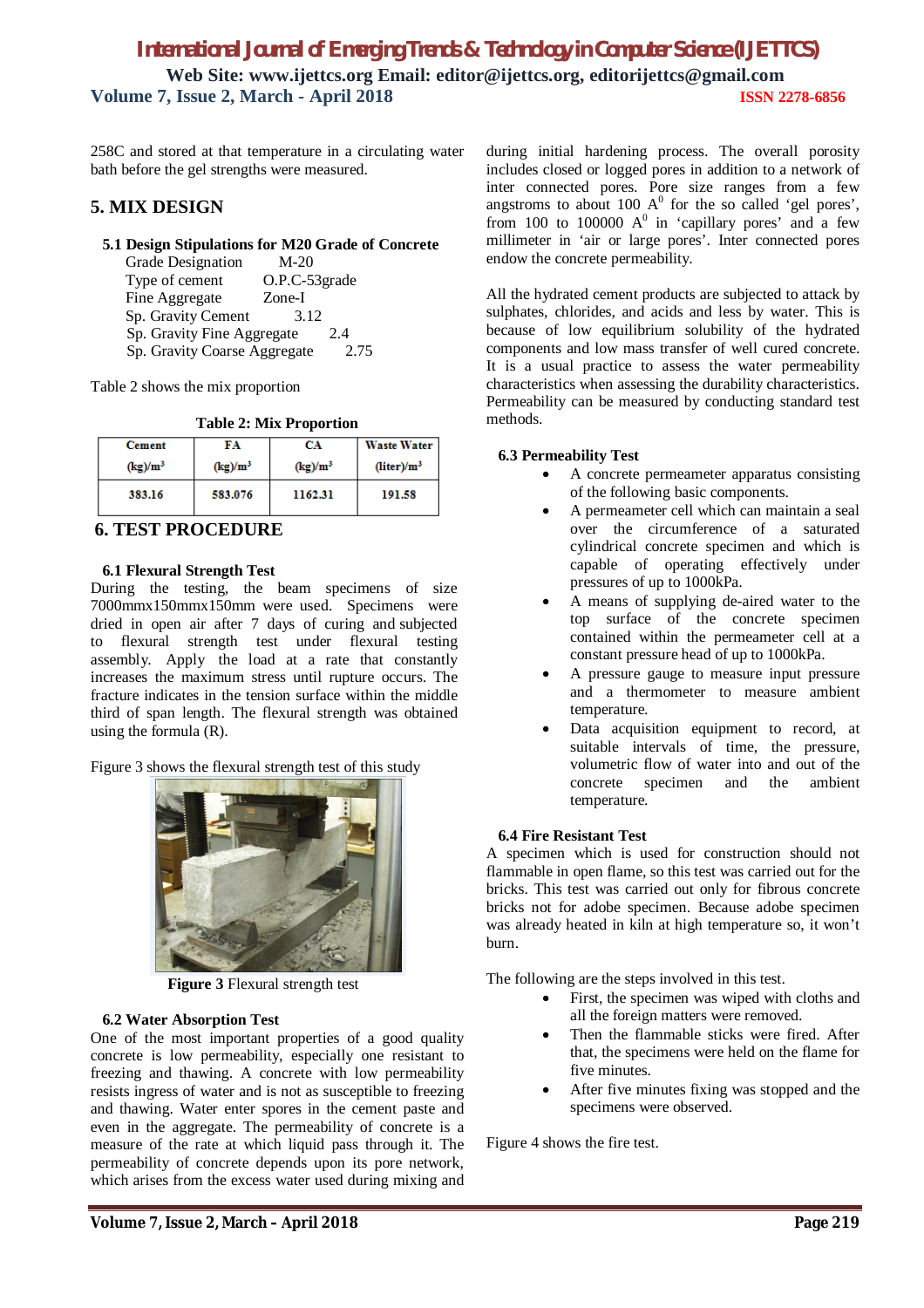

**Figure 4** Fire test

From the above test, it was observed that the fibrous concrete bricks did not burn with an open flame. They smoldered like charcoal. But these brick would be reduced to ashes after burning several hours. If the interior plaster and exterior stucco is provided on the fibrous concrete bricks, the bricks won't burn. The only weak point is inside the block, near electrical outlets, switches and other places where wires gives through walls, into boxes etc. Properly wired places never cause fire. If we apply the plaster without any hole or leakage on the specimen, it won't burn or smolder inside. Because there will be lack of oxygen for burning.

## **7. TEST RESULT**

### **7.1 Fire Resistant Test**

Table 3 shows the fire resistant test



Figure 5 shows the graph of fire resistant test



**Figure 5** Fire resistant test

### **7.2 Water Absorption Test**

Table 4 shows the water absorption test

| <b>Table 4:</b> Water absorption test |  |
|---------------------------------------|--|
|---------------------------------------|--|

| Sample               | 0%   | 10%  |
|----------------------|------|------|
| Water absorption (%) | 3.41 | 3.52 |

Figure 6 shows the graph of water absorption



**Figure 6** Water absorption (%)

### **7.3 Permeability Test**

Table 5 shows the permeability test

| <b>Table 5: Permeability test</b> |                     |  |
|-----------------------------------|---------------------|--|
| Time                              | <b>Permeability</b> |  |
|                                   | (cm/sec)            |  |
| 15                                | 0.16                |  |
| 20                                | 0.18                |  |
| 25                                | 0.17                |  |
| 30                                | 0.14                |  |

Figure 7 shows the graph of permeability test



**Figure 7** Permeability test

### **7.4 Flexural Strength Test:**

Table 6 shows the flexural strength test

| Table 6: Flexural strength test |  |
|---------------------------------|--|
|---------------------------------|--|

| Sample                                          | 0% | 10% |
|-------------------------------------------------|----|-----|
| <b>Flexural</b><br>Strength(N/Mm <sup>2</sup> ) |    | 8.3 |

Figure 8 shows the graph of flexural strength test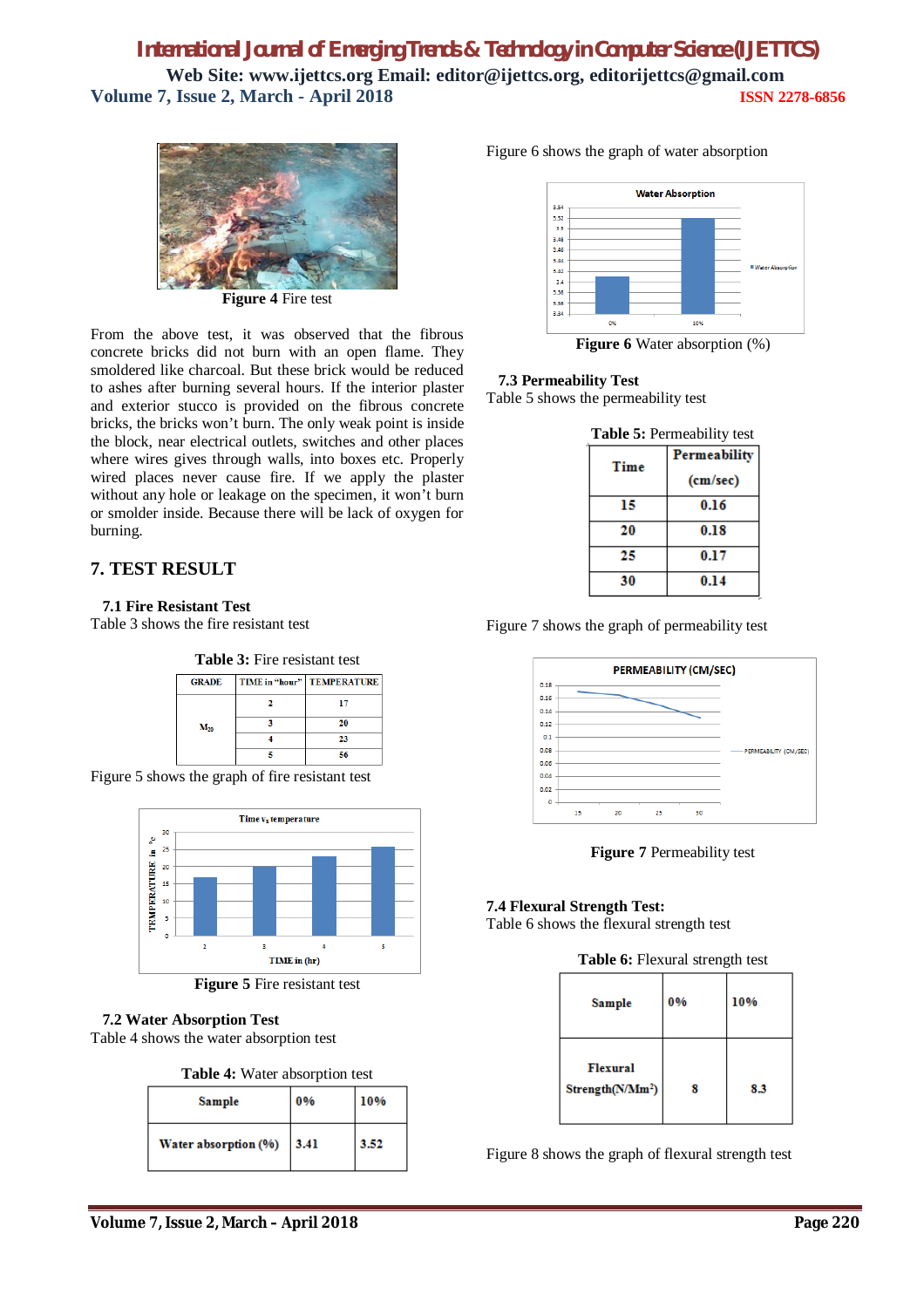

**Figure 8** Flexural strength test

## **8. CONCLUSION**

All roof tiles should be designed and tested to conform to the Australian Standards AS 2049-2002 and AS 4046-2002. Tiled roofs combine superior durability, color fastness and strength with a long life. They also help reduce the intrusion of external noises, provide protection against radiant heat in a bushfire, have high levels of thermal insulation, and offer more resistance to wind suction than lightweight sheets. Due to lower thermal mass and thermal conductivity of bare RCC roof, heat entering the room was higher and the roof was more sensitive to solar heat flux variation.

- From experimental results both water absorption & flexural strength will be  $3.52$ ,  $8.3$  N/mm<sup>2</sup> increases at 10% replacement compared to conventional mix.
- If the time increases permeability will decreases as 0.14 cm/sec at 30mins.
- Fire resisting capacity of panel will be higher at 56 in 5hrs duration.

## **References**

- [1]. T.Subramani., S.Krishnan. S.K.Ganesan., G.Nagarajan "Investigation of Mechanical Properties in Polyester and Phenyl-ester Composites Reinforced With Chicken Feather Fiber" International Journal of Engineering Research and Applications Vol. 4, Issue 12(Version 4), pp.93-104, 2014.
- [2]. T.Subramani, J.Jayalakshmi , " Analytical Investigation Of Bonded Glass Fibre Reinforced Polymer Sheets With Reinforced Concrete Beam Using Ansys" , International Journal of Application or Innovation in Engineering & Management (IJAIEM) , Volume 4, Issue 5, pp. 105-112 , 2015
- [3]. T.Subramani, D.Latha , " Experimental Study On Recycled Industrial Waste Used In Concrete" International Journal of Application or Innovation in Engineering & Management (IJAIEM) , Volume 4, Issue 5, pp. 113-122 , 2015
- [4]. T.Subramani, V.Angappan , " Experimental Investigation Of Papercrete Concrete" , International Journal of Application or Innovation in Engineering

& Management (IJAIEM) , Volume 4, Issue 5, pp. 134-143 , 2015

- [5]. T.Subramani, V.K.Pugal , " Experimental Study On Plastic Waste As A Coarse Aggregate For Structural Concrete" , International Journal of Application or Innovation in Engineering & Management (IJAIEM) , Volume 4, Issue 5, pp.144-152 2015
- [6]. T.Subramani, B.Suresh , " Experimental Investigation Of Using Ceramic Waste As A Coarse Aggregate Making A Light Weight Concrete " , International Journal of Application or Innovation in Engineering & Management (IJAIEM) , Volume 4, Issue 5, pp. 153-162 , 2015
- [7]. T.Subramani, M.Prabhakaran , " Experimental Study On Bagasse Ash In Concrete" , International Journal of Application or Innovation in Engineering & Management (IJAIEM) , Volume 4, Issue 5, pp. 163- 172 , 2015
- [8]. T.Subramani, A.Mumtaj , " Experimental Investigation Of Partial Replacement Of Sand With Glass Fibre" , International Journal of Application or Innovation in Engineering & Management (IJAIEM) , Volume 4, Issue 5, pp. 254-263 , 2015
- *[9]. T.Subramani, S.B.Sankar Ram Experimental Study on Concrete Using Cement With Glass Powder, IOSR Journal of Engineering,Volume 5 , Issue 5, Version 3, pp43-53, 2015*
- [10]. T.Subramani, S.Kumaran , " Experimental Investigation Of Using Concrete Waste And Brick Waste As A Coarse Aggregate " , International Journal of Application or Innovation in Engineering & Management (IJAIEM) , Volume 4, Issue 5, pp. 294-303 , 2015
- *[11]. T.Subramani, G.Ravi, "Experimental Investigation Of Coarse Aggregate With Steel Slag In Concrete", IOSR Journal of Engineering, Volume 5,Issue 5, Version 3, pp64-73, 2015*
- [12]. T.Subramani, K.S.Ramesh , " Experimental Study On Partial Replacement Of Cement With Fly Ash And Complete Replacement Of Sand With M sand" , International Journal of Application or Innovation in Engineering & Management (IJAIEM) , Volume 4, Issue 5 , pp. 313-322 , 2015
- [13]. T.Subramani, G.Shanmugam , " Experimental Investigation Of Using Papercrete And Recycled Aggregate As A Coarse Aggregate " , International Journal of Application or Innovation in Engineering & Management (IJAIEM) , Volume 4, Issue 5, pp. 323-332 , May 2015
- [14]. T.Subramani, P.Sakthivel , " Experimental Investigation On Flyash Based Geopolymer Bricks" , International Journal of Application or Innovation in Engineering & Management (IJAIEM) , Volume 5, Issue 5, pp. 216-227 , 2016 .
- [15]. T.Subramani, R.Siva, "Experimental Study On Flexural And Impact Behavior Of Ferrocement Slabs" International Journal of Application or Innovation in Engineering & Management (IJAIEM), Volume 5, Issue 5, pp. 228-238 , 2016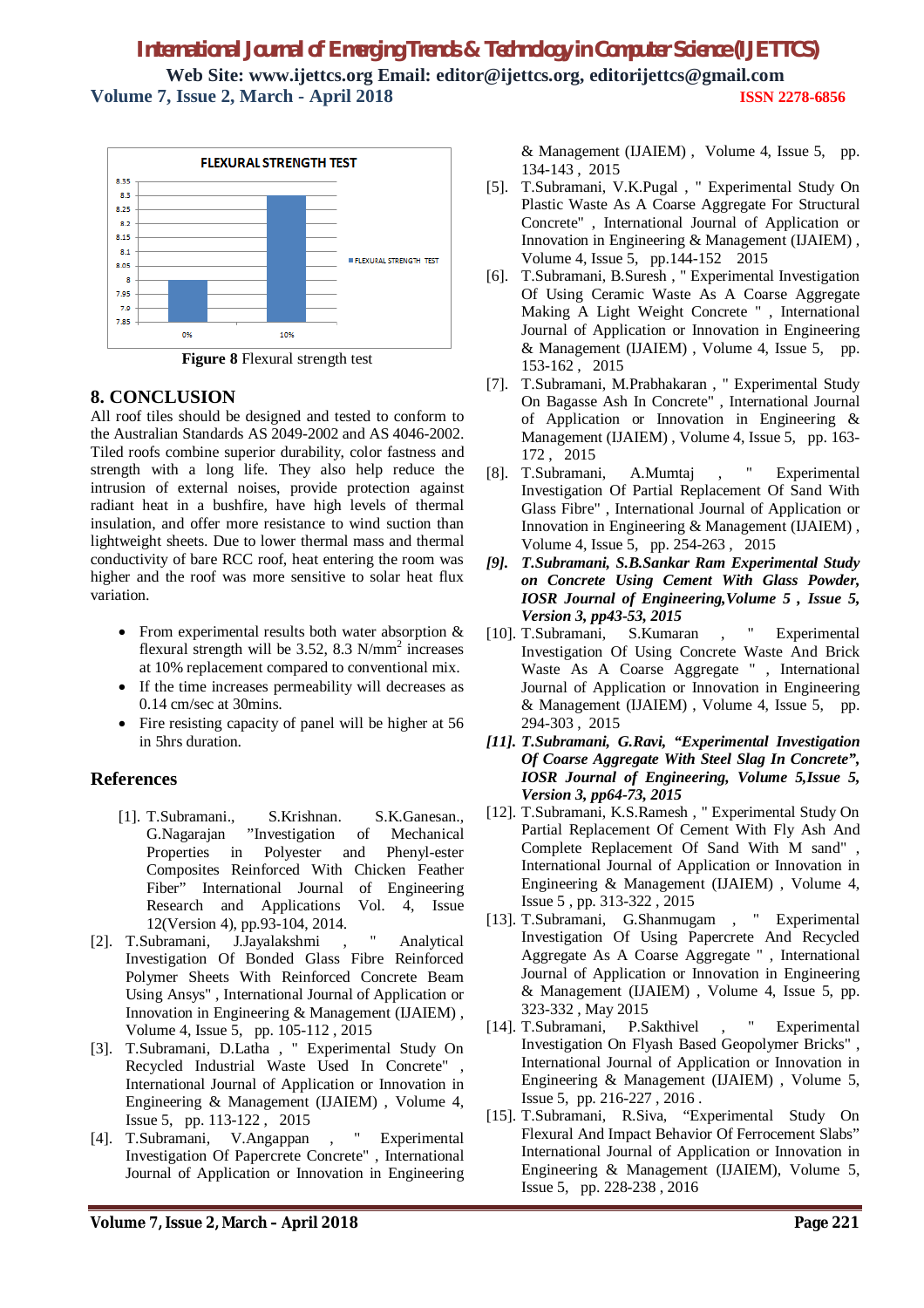- [16]. T.Subramani, A.Anbuchezian , " Experimental Study Of Palm Oil Fuel Ash As Cement Replacement Of Concrete " , International Journal of Application or Innovation in Engineering & Management (IJAIEM), Volume 6, Issue 3, March 2017 , pp. 001-005 , ISSN 2319 - 4847.
- [17]. T.Subramani, A.Anbuchezian , " Experimental Study Of Mineral Admixture Of Self Compacting Concrete " , International Journal of Application or Innovation in Engineering & Management (IJAIEM), Volume 6, Issue 3, March 2017 , pp. 006-010 , ISSN 2319 - 4847.
- [18]. T.Subramani, A.Anbuchezian , " Experimental Test On Bitumen With Addition Of 35% Of Plastic Fibre " , International Journal of Application or Innovation in Engineering & Management (IJAIEM), Volume 6, Issue 3, March 2017 , pp. 017-022 , ISSN 2319 - 4847.
- [19]. T.Subramani, A.Anbuchezian , " Stabilization Of M30 Concrete Pavement By Partially Replacing Cement By 20% Of Flyash And Sodium Silicate " , International Journal of Application or Innovation in Engineering & Management (IJAIEM), Volume 6, Issue 3, March 2017 , pp. 023-031 , ISSN 2319 - 4847.
- [20]. T.Subramani, A.Anbuchezian , " Experimental Investigation On Flexural Behavior Of Folded Ferro Cement Panels " , International Journal of Application or Innovation in Engineering & Management (IJAIEM), Volume 6, Issue 3, March 2017 , pp. 045- 049 , ISSN 2319 - 4847.
- [21]. T.Subramani, A.Anbuchezian , " Experimental Study On Replacement Of Concrete Material By Water Treatment Plant Waste Sewage " , International Journal of Application or Innovation in Engineering & Management (IJAIEM), Volume 6, Issue 3, March 2017 , pp. 050-057 , ISSN 2319 - 4847.
- [22]. T.Subramani, A. Fizoor Rahman , " An Experimental Study On The Properties Of Pet Fibre Reinforced Concrete " , International Journal of Application or Innovation in Engineering & Management (IJAIEM), Volume 6, Issue 3, March 2017 , pp. 058-066 , ISSN 2319 - 4847.
- [23]. T.Subramani, M.Meganathan, S.Priyanka , " Experimental Study On Strength Properties Of Diaphanous Concrete With Vermiculite " International Journal of Application or Innovation in Engineering & Management (IJAIEM), Volume 6, Issue 5, May 2017 , pp. 229-238 , ISSN 2319 - 4847.
- [24]. T.Subramani, T.Anandavel, S.Priyanka Experimental Investigation Of Waste Plastic Fiber In Reinforced Cement Concrete Using Recycled Coarse Aggregate " , International Journal of Application or Innovation in Engineering & Management (IJAIEM), Volume 6, Issue 5, May 2017 , pp. 239-250 , ISSN 2319 - 4847.
- [25]. T.Subramani, S.Priyanka , " Experimental Test On Carbon Nano Powder On The Properties Of Concrete " , International Journal of Application or Innovation

in Engineering & Management (IJAIEM), Volume 6, Issue 5, May 2017 , pp. 294-303 , ISSN 2319 - 4847.

- [26]. T.Subramani, P.Babu, S.Priyanka , " Strength Study On Fibre Reinforced Concrete Using Palmyra Palm Fibre Using Fem Software " , International Journal of Emerging Trends & Technology in Computer Science (IJETTCS), Volume 6, Issue 3, May - June 2017 , pp. 198-207 , ISSN 2278-6856.
- [27]. T.Subramani, G.Unni Krishnan, R.Arumugam, A.Godwyn Michael Cornelies, H.Gopu, Experimental Study Of Quarry Sand And Rice Husk Replacing In Concrete " , International Journal of Application or Innovation in Engineering & Management (IJAIEM), Volume 6, Issue 5, May 2017 , pp. 312-319 , ISSN 2319 - 4847.
- [28]. T.Subramani, R.Sengottaiyan, K.Roop Kumar, V.Arun Kumar , S.S.Shanjay Sundara Sood , " An Expremental Investigation On Mineral Admixture For High Perfomence Of Concrete " , International Journal of Application or Innovation in Engineering & Management (IJAIEM), Volume 6, Issue 5, May 2017 , pp. 320-326 , ISSN 2319 - 4847.

### **AUTHOR**



**Prof.Dr.T.Subramani** Working as a Professor and Dean of Civil Engineering in VMKV Engineering College, Vinayaka Missions Research Foundation (Deemed to be University),Salem, TamilNadu, India. Having more than 28 years of Teaching

experience in Various Engineering Colleges. He is a Chartered Civil Engineer and Approved Valuer for many banks. Chairman and Member in Board of Studies of Civil Engineering branch. Question paper setter and Valuer for UG and PG Courses of Civil Engineering in number of Universities. Life Fellow in Institution of Engineers (India) and Institution of Valuers. Life member in number of Technical Societies and Educational bodies. Guided more than 420 students in UG projects and 300 students in PG projects. He is a reviewer for number of International Journals and published 201 International Journal Publications and presented more than 55 papers in International Conferences. Also presented more than 45 papers in National conferences and published 4 books.



**A.Fizoor Rahman** working as an Assistant Professor in VMKV Engg. College, Vinayaka Missions Research Foundation (Deemed to be University), Salem, Tamilnadu, India. He has completed his Master of Engineering Degree in the branch of Structural Engineering in

Anna University, Chennai. He's having more than 2 years of teaching experience in Various Engineering Colleges and he had guided many UG projects. He has attended more than 3 international conferences and submitted 2 international journals.